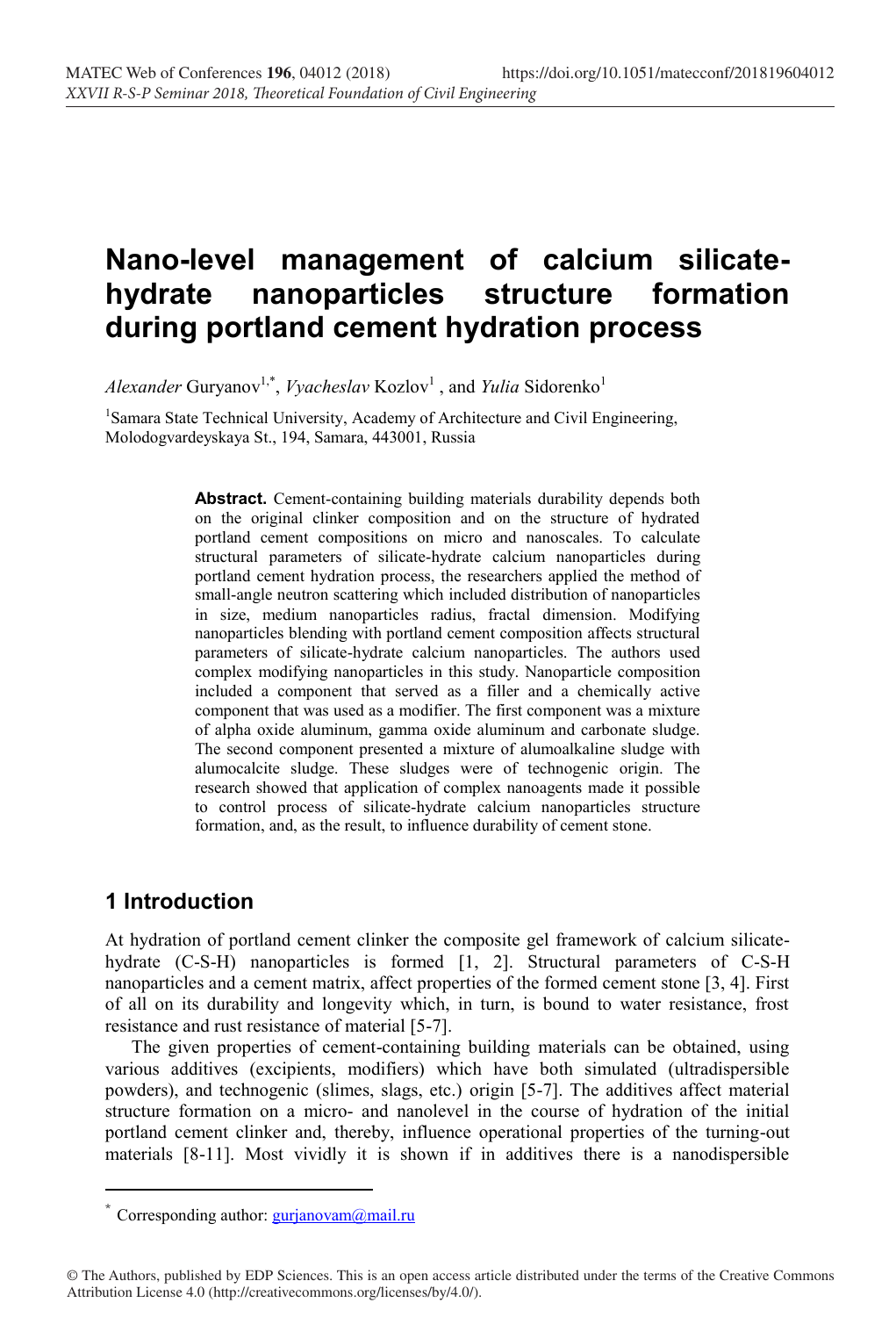component. Such additives according to idiosyncrasies of their influence on properties of the turning-out building materials can be defined as nanoadditives or nanomaterials.

In the sense of effect nanoadditives are divided into nanofillers (for example, alpha oxide aluminum, gamma oxide aluminum and carbonate sludge) or gel-forming ones (for example, alumoalkaline sludge with alumocalcite sludge). Sludges are a product of technogenic origin, dispersion and adsorption; they are a result of hashing, settling and coagulation of solids formed of the oversaturated solution of sewage as a result of processes of chemical reactions in the process of water cleaning or softening at metal working, oil processing, thermal power plants. Sludges are suspension which is characterized by stability of structure, uniformity and sufficient constancy of structure [12]. Sludges formation conditions correspond to sol-gel technology, while a nanodispersible component allows to refer them to nanotechnogenic raw materials.

In this work with the help of a method of small-angle neutron scattering (SANS) the research of formation of structure of C-S-H nanoparticles of the hydrated portland cement compositions modified by the complex nanoadditives consisting of components of simulated (nanopowders of alpha oxide aluminum, gamma oxide aluminum) and technogenic origin (carbonate, alumoalkaline and alumocalcite sludges). Structural parameters of C-S-H nanoparticles determined. It is shown that the combination of nanoadditives having various focus of action can influence the process of the structure formation of C-S-H nanoparticles of portland cement compositions in the hydration process.

### **2 Materials and methods**

To define structural parameters of C-S-H nanoparticles, in the range of 1 nm to 100 nm, it is possible to use a method of SANS [13]. This method is applicable to study nanoobjects of various physical origin; that is bound to the dependence of SANS intensity on a diffusion property of inhomogeneities in the substance structure and contrast on phase boundaries. Moreover, it is applicable to define structural parameters of hydrated cement compositions [14-16].

The intensity of SANS *I(q)* contains the information about the outer region of the atom of the scattering particle and depends on the neutron momentum transfer

$$
q = \frac{4\pi}{\lambda} \sin \frac{\theta}{2},\tag{1}
$$

where  $\theta$  is the of neutron scattering.

When performing a condition of  $qR_c \leq 1$  (Guinier mode) the intensity of small-angle scattering *I(q)* is defined by the particle size and the form of the scattering particles or inhomogeneities:

$$
I(q) = I(0) \exp\left(-\frac{R_g^2 q^2}{3}\right),\tag{2}
$$

where  $R_g$  is the particle radius of gyration.

Due to the experimental datas on small-angle scattering in the Guinier regime it is possible to estimate the particles gyration radius  $R_g$  and their size  $R_g$ .

When performing a condition of  $qR_c > 1$  (Porod regime) for intensities of small-angle scattering the exponential law from the neutron momentum transfer is in action:

$$
I(q) \propto q^{-n} \,. \tag{3}
$$

The exponent deviation from the Porod asymptotics  $(n = 4)$  indicates fractal properties of the disseminating objects and allows to define their fractal dimension. In case of volume or mass fractals the exponent coincides with fractal dimension of  $n = D_V$  and accepts value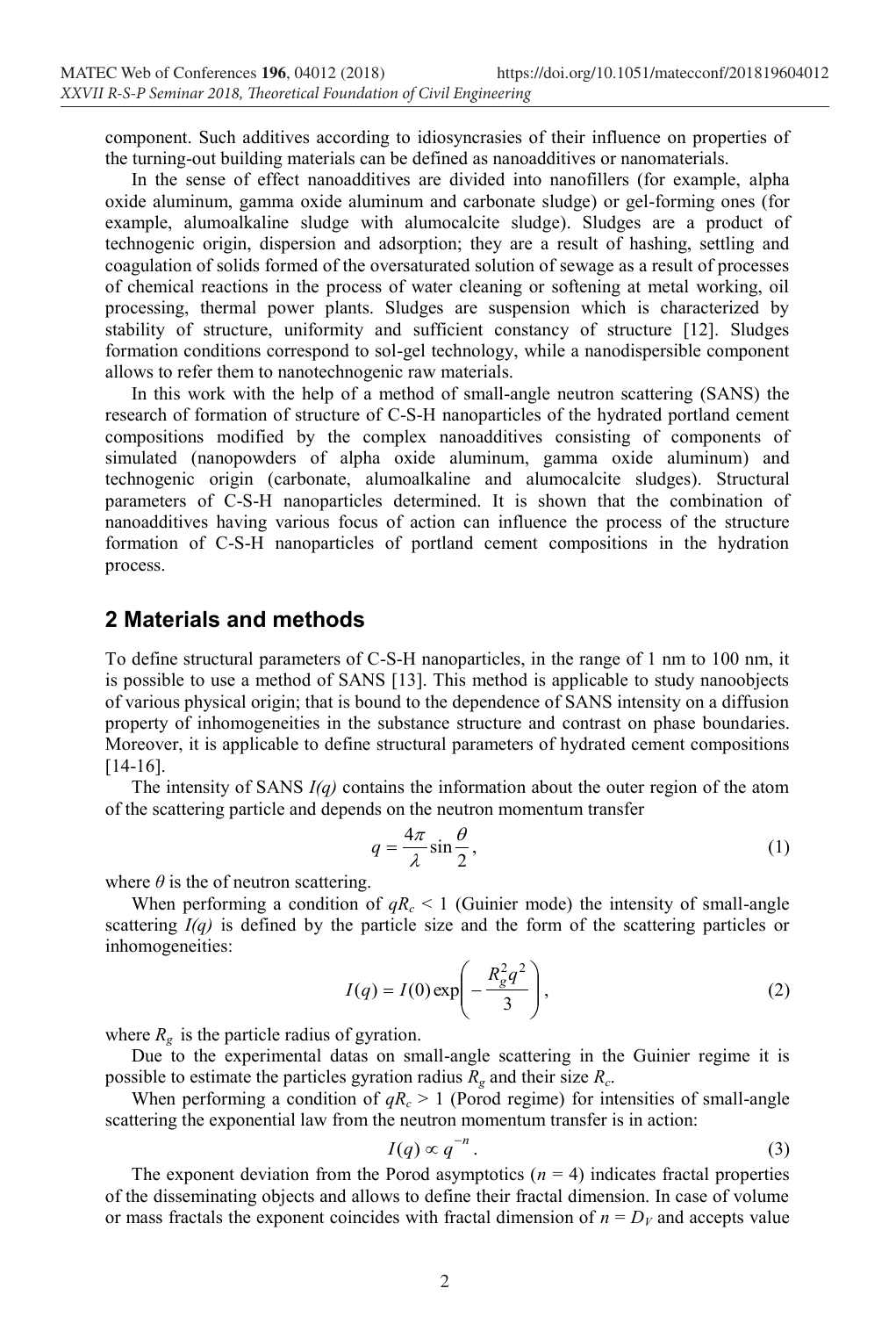from the interval  $1 \leq D_V \leq 3$ . In case of scattering by the objects having a fractal surface, fractal dimension  $D_S = 6 - n$  also accepts value from the interval  $2 < D_S < 3$ . The exponent corresponding to this case is in the interval  $3 \le n \le 4$ .

It follows from the formula (2) that it is possible to determine belonging of the scattering objects to a particular type of the fractal (volume or surface) by an inclination of straight sections of SANS dependences, constructed in a double logarithmic scale, and the size of the fractal dimension [17-19].

For unequigranular systems, according to the small-angle scattering, it is possible to restitute a cumulative distribution function of scattering objects by means of *G*(*R*), proceeding from ranges of pair correlations of  $\chi(R)$  received through of Fourier conversion data for scattering sections. These functions are bound to particles form and describe quantitatively a set of the pieces connecting particle volume elements, and they also depend on inhomogeneities distribution within particles. The cumulative distribution function by means of *G(R)* is the following:

$$
G(R) = R^2 \gamma(R) = \frac{1}{2\pi^2} R^2 \int \frac{d\sigma(q)}{d\Omega} \frac{\sin(qR)}{qR} q^2 dq.
$$
 (4)

The function  $G(R)$  shows whether there are particles of this radius  $R$  in the material under study.

Data interpretation of SANS was carried out by means of the program complex ATSAS 2.8.0 [20, 21].

Ranges of SANS intensities were measured by samples of portland cement compositions in the Petersburg Nuclear Physics Institute (Gatchina) by means of a diffractometer "Membrana-2" set on the WWR-М reactor. The wavelength of neutrons was equal to  $\lambda = 0.3$  nm with a width of the line  $\Delta \lambda / \lambda = 0.25$ . The range of recorded resilient transferred neutron impulses q varied from  $0.03 \text{ nm}^{-1}$  to  $0.8 \text{ nm}^{-1}$ . The neutrons scattered by samples were registered in the range of corners  $\theta = \pm 0.017$  rad. The detector consisted of forty-one <sup>3</sup>He-detectors. The beam intensity on a sample was measured by means of two detectors (monitors) installed in front of the sample above and below the axis of a neutron bunch.

The samples were located in a target device representing a cavity in a cadmium plate. Its volume is equal to  $0.52 \text{ cm}^3$ . The sample layer thickness was equal to the cadmium plate thickness  $d<sub>S</sub> = 2$  mm. with this thickness of the samples the transmittance (transmission coefficient) of a bunch of neutrons for different samples was  $T = 0.4 - 0.9$ .

The experimental data were normalized on indications of monitors and the size of transmission. A background subtraction and also that of a contribution of the neutrons which passed through a dispersionless sample were carried out. The received distributions of intensities of scattering  $I_{S}(q)$  were normalized further into the distributions of intensities of scattering  $I_{ST}(q)$  received under similar conditions by a standard sample which is a layer of light water of  $d_{ST} = 1$  mm thickness. Differential sections of scattering of samples of portland cement compositions per  $1 \text{ cm}^3$  of volume of an sample in absolute units were calculated by a formula

$$
\frac{d\sigma(q)}{d\Omega} = \frac{I_S(q)}{I_{ST}(q)} \frac{d_{ST}}{d_S} \frac{d\sigma_{ST}}{d\Omega} \,. \tag{5}
$$

From the received sections of scattering of neutrons of Fourier transformation (4) distributions of the scattering objects in an approximation of the homogeneous spheres were restored.

While fitting the experimental data the maximal radius of the scattering objects ranging from 50 up to 100 nm varied [20, 21]. With the value of the maximal radius equal to 50 nm the experimental points corresponding to the minimum transferred neutron impulses were not described. With the value of the maximal radius equal to 100 nm the points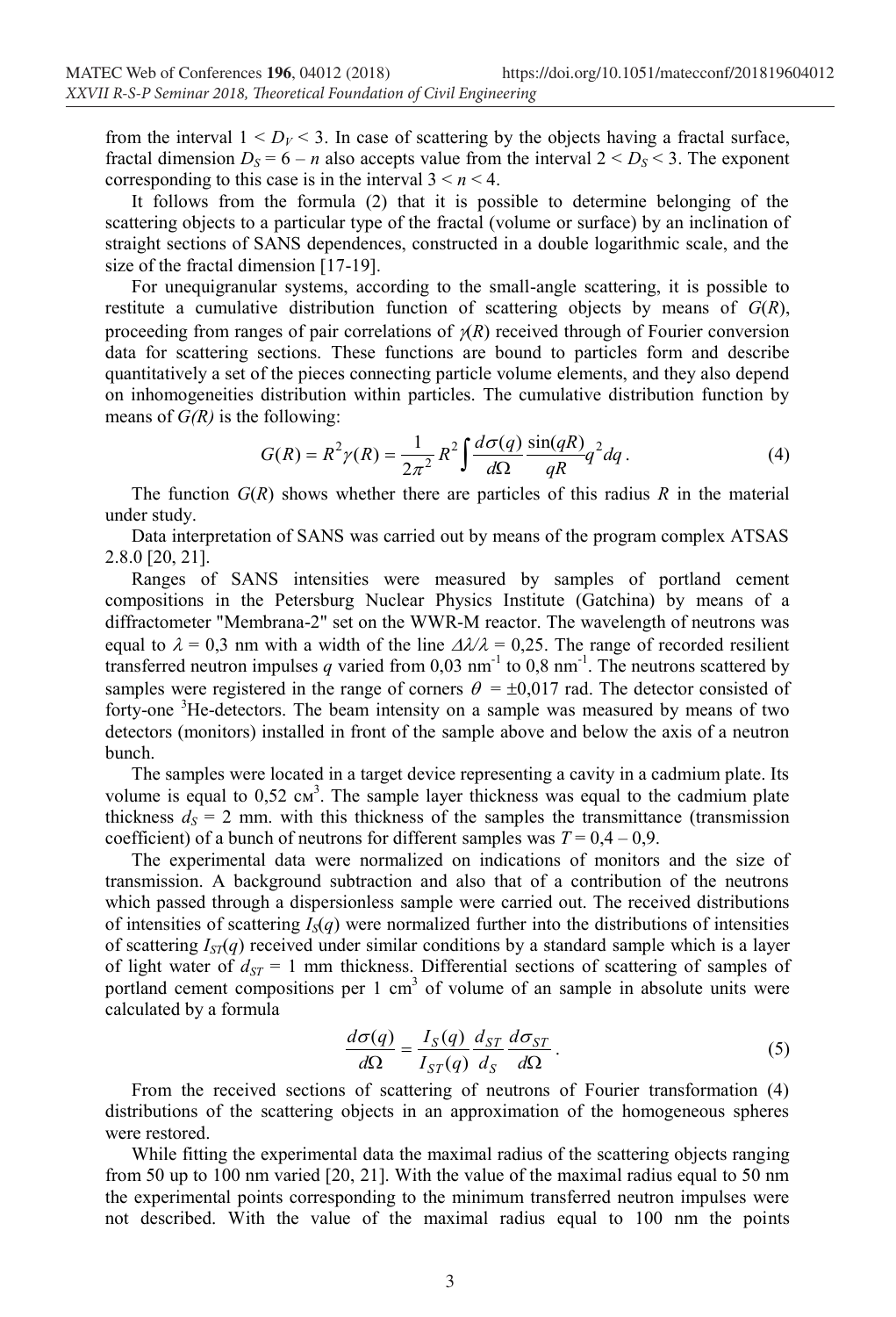corresponding to the maximal transferred impulses were not described. The description of data of scattering was correct enough if the maximal size of the scattering areas was chosen equal to about 80 nm. Along with it the average radius of the scattering objects for the studied samples of portland cement compositions was ranging from 30 nm up to 65 nm.

Samples were produced on the basis of straight portland cement D0-500. During hydration process of the portland cement  $3\div 5\%$  of nanoadditives were blended these were nanopowders  $\alpha$ -Al<sub>2</sub>O<sub>3</sub> and  $\gamma$ -Al<sub>2</sub>O<sub>3</sub>, carbonate, alumoalkaline or alumocalcite sludges. The Nanopowder  $\alpha$ -Al<sub>2</sub>O<sub>3</sub> was characterized by an average particle size of 80 nm with a specific surface area not less than 10  $\frac{M^2}{g}$ . The nanopowder  $\gamma$ -Al<sub>2</sub>O<sub>3</sub> had an average particle size of 20 nm and a specific surface area not less than  $160 \text{ m}^2/\text{g}$ . The structure of the sludges used in this work is represented in Table 1.

| Sludge sample | AI <sub>2</sub> O <sub>3</sub><br>[%] | CaO<br>[%] | MgO<br>[%] | Fe <sub>2</sub> O <sub>3</sub><br>[%] | SiO <sub>2</sub><br>$\lceil \frac{9}{6} \rceil$ | <b>Losses during</b><br>steaming $[\%]$ |
|---------------|---------------------------------------|------------|------------|---------------------------------------|-------------------------------------------------|-----------------------------------------|
| Carbonate     | . 0                                   | 43         |            |                                       |                                                 |                                         |
| Alumoalkaline | 52                                    |            |            |                                       |                                                 | 40                                      |
| Alumocalcite  | 28                                    | 10         |            |                                       |                                                 | 44                                      |

**Table 1.** Mineral structure of sludges.

Water-cement ratio was ranging from 0,25 to 0,30. When sludges represented a suspension with a high content of water the water-cement ratio decreased to value  $0.18 -$ 0,24.

The measurement of intensities with SANS samples was taken after a day, seven, fourteen and twenty eight days of portland cement mixing. According to the schedules of intensities of neutron scattering the following calculations were carried out: average radii of the scattering objects (C-S-H nanoparticles)  $R_c$  were determined by a formula (2), their fractal dimensions were determined by a formula (3), by a formula (4) differential sections of scattering were found out and by a formula (5) cumulative distribution functions by distances of scattering objects were determined.

## **3 Results**

The structure of samples of the studied portland cement compositions is brought in Table 2. For all samples the exponential law of intensity of scattering from the transferred neutron impulse according to a formula (2) was observed. As an example, graphs of intensities of neutron scattering of two samples number 8 and 10 for the 28th day after mixing are provided on Figure 1. The sample 8 is portland cement composition with additive of carbonate sludge of 3% and alumoalkaline sludge of 3%. A sample 10 is a portland cement composition with  $\gamma$ -Al<sub>2</sub>O<sub>3</sub> of 3% and alumokalcite sludge of 3%.

Figure 2 represents graphs of cumulative distribution functions of the scattering objects (C-S-H nanoparticles) of  $R_c$  calculated by distances by the formula (5) for Samples 8 and 10.

The description of the studied samples, the calculated values of fractal dimension of *DS*, the average  $R_c$  size of nanoparticles C-S-H are provided in Table 2. In all samples the added same sludges had an identical chemical composition. The average size  $R_c$  of nanoparticles C-S-H was calculated after 28 days after cement compositions mixing.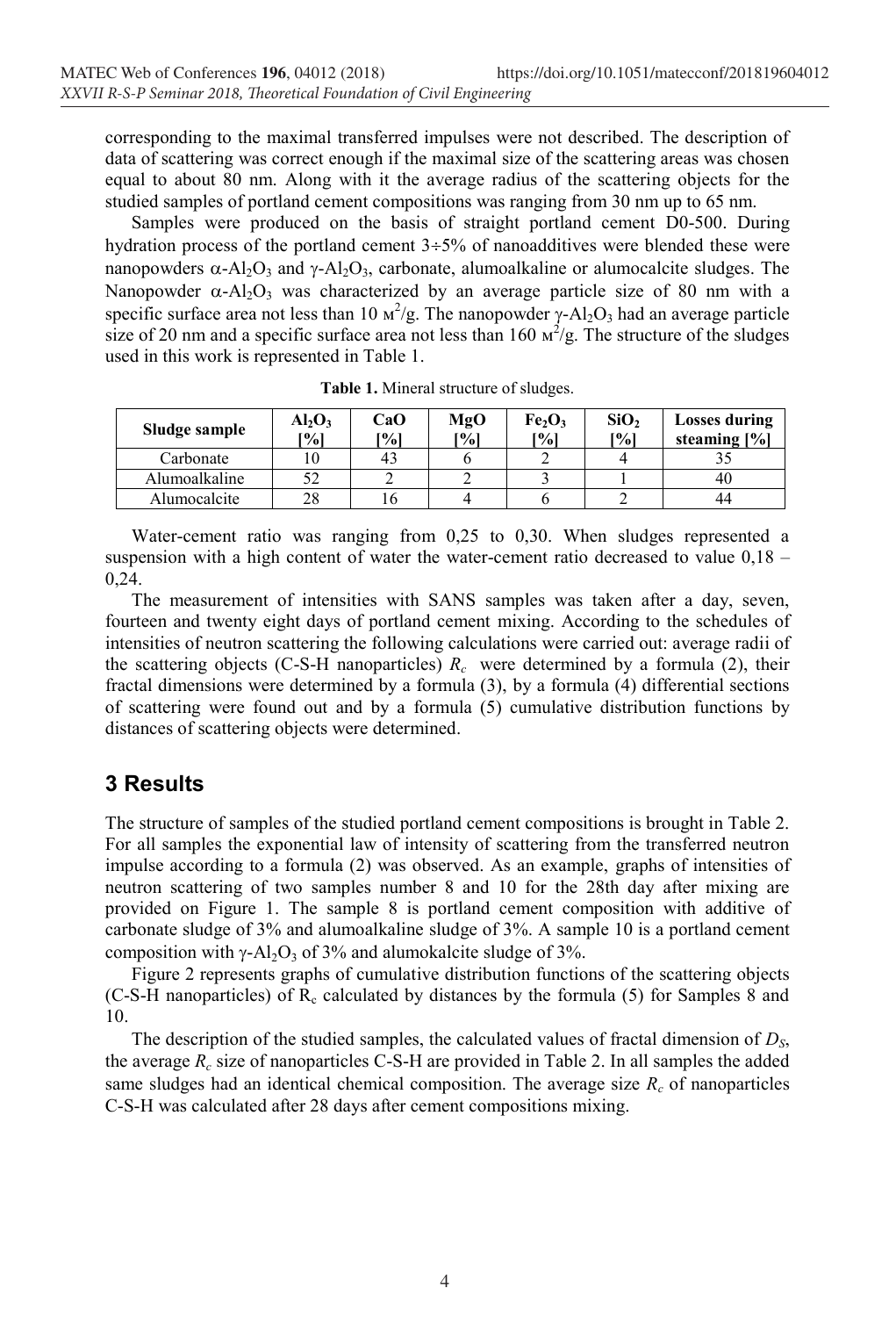

**Fig. 1.** The experimental ranges of SANS intensities of samples of portland cement compositions. Sample 8 is a cement with additive of carbonate sludge of 3% and alumocalcite sludge of 3%.; Sample 10 – cement with  $\gamma$ -Al<sub>2</sub>O<sub>3</sub> additive of 3% and alumocalcite sludge of 3%.



**Fig. 2.** Cumulative distribution functions of scattering objects by distances of samples of portland cement compositions. . Sample 8 is a cement with additive of carbonate sludge of 3% and alumocalcite sludge of 3%.; Sample 10 – cement with  $\gamma$ -Al<sub>2</sub>O<sub>3</sub> additive of 3% and alumocalcite sludge of 3%.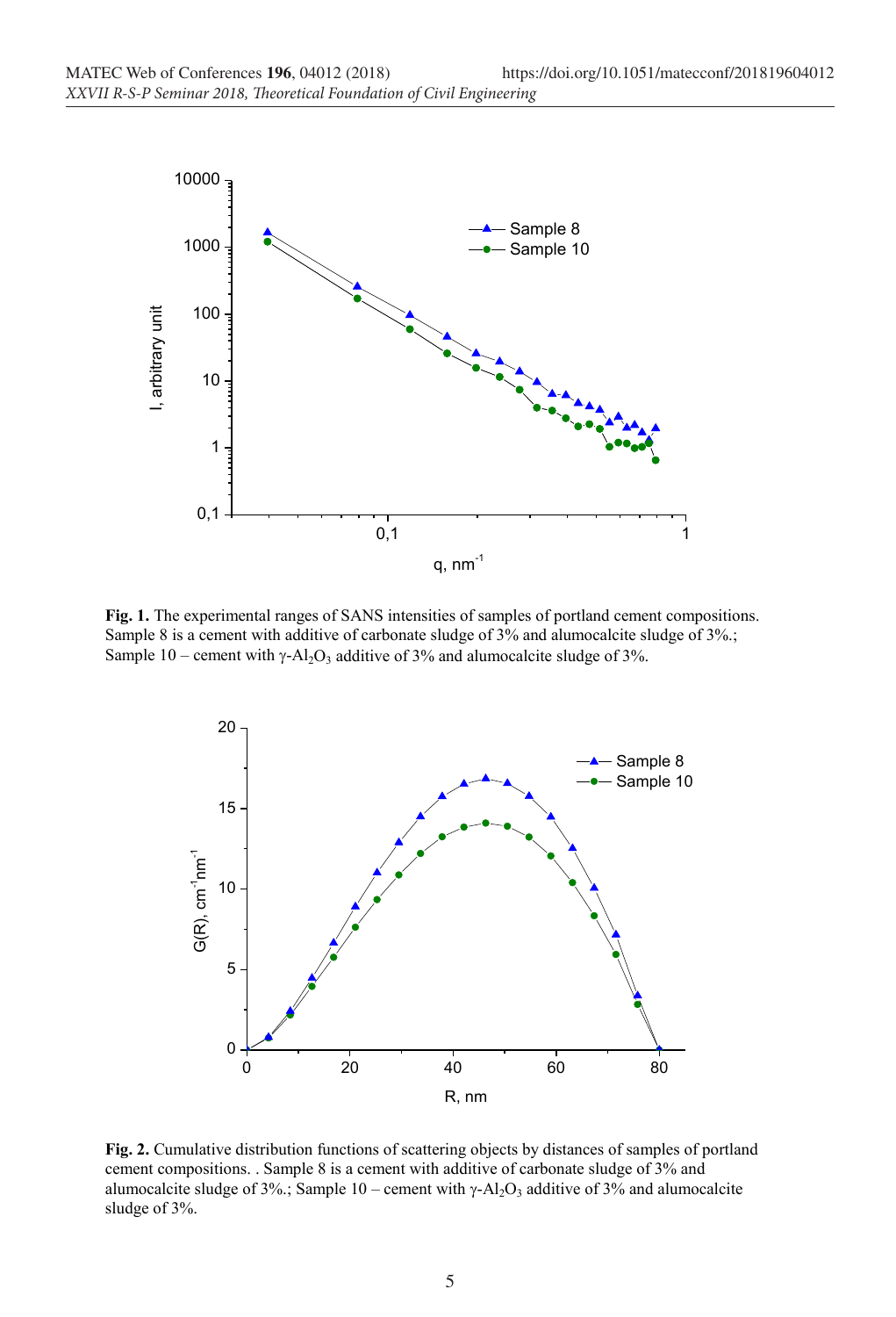| Sample         | <b>Additive type</b>                                                       | $D_{S_2}$ | $D_{S_2}$ | $D_{S_2}$ | $D_{S_2}$ | $R_{c}$ |
|----------------|----------------------------------------------------------------------------|-----------|-----------|-----------|-----------|---------|
| number         | (sludge)/[%]                                                               | 1 day     | 7 days    | 14 days   | 28 days   | nm      |
|                |                                                                            | 2,31      | 2,35      | 2,39      | 2,49      | 65      |
| $\overline{2}$ | Carbonate $/ 5.0$                                                          | 2,35      | 2,40      | 2,52      | 2,55      | 60      |
| 3              | Alumoalkaline / 4.5                                                        | 2,44      | 2,50      | 2,62      | 2,76      | 42      |
| 4              | Alumocalcite $/4.5$                                                        | 2,42      | 2,44      | 2,48      | 2,62      | 45      |
| 5              | $\gamma$ -Al <sub>2</sub> O <sub>3</sub> / 5.0                             | 2,40      | 2,50      | 2,58      | 2,60      | 48      |
| 6              | $\alpha$ -Al <sub>2</sub> O <sub>3</sub> / 5.0                             | 2,30      | 2,35      | 2,36      | 2,48      | 52      |
| 7              | Carbonate $/3.0 +$<br>alumoalkaline $/3.0$                                 | 2,40      | 2,48      | 2,56      | 2,62      | 52      |
| 8              | Carbonate $/3.0 +$<br>alumocalcite / 3,0                                   | 2,44      | 2,46      | 2,52      | 2,66      | 47      |
| 9              | $\gamma$ -Al <sub>2</sub> O <sub>3</sub> / 3,0 +<br>alumoalkaline $/ 3.0 $ | 2,41      | 2,52      | 2,62      | 2,68      | 43      |
| 10             | $\gamma$ -Al <sub>2</sub> O <sub>3</sub> / 3,0 +<br>alumocalcite/3,0       | 2,42      | 2,50      | 2,60      | 2,62      | 45      |
| 11             | $\alpha$ -Al <sub>2</sub> O <sub>3</sub> / 5,0 +<br>alumoalkaline / 3,0    | 2,34      | 2,41      | 2,43      | 2,52      | 47      |
| 12             | $\alpha$ -Al <sub>2</sub> O <sub>3</sub> / 5,0 +<br>alumocalcite $/ 3.0 $  | 2,32      | 2,38      | 2,42      | 2,50      | 50      |

**Table 2.** Structural parameters of samples of portland cement compositions.

#### **4 Discussion**

Table 2 shows that nanoadditives in portland cement compositions change structural parameters of materials on a nanolevel. All nanoadditives in the considered range of distances up to 80 nm reduce the average size of nanoparticles C-S-H. In the specified range of distances scattering of neutrons happens on fractal surfaces. The increase of fractal dimension in the course of hydration indicates an increase in durability of a contact zone of C-S-H nanoparticles which are formed in the course of hydration of the portland cement.

The influence on structural parameters of the considered nanoadditives is bound not only to nanodimension of their particles. An important factor is the orientation of their impact on hydration process. Carbonate sludges, the nanopowders  $\alpha$ -Al<sub>2</sub>O<sub>3</sub> and  $\gamma$ -Al<sub>2</sub>O<sub>3</sub> have small reactivity. They are, most likely, considered to be filling nanoadditives. On the other hand, reactive alumoalkaline and alyumocalcite sludges are considered to be modifying nanoadditives. The experiments showed that the most perspective for application are the bipropellant (complex) nanoadditives consisting of the filling and modifying components.

## **5 Conclusion**

Nanoadditives affect on structural parameters of hydrated portland cement compositions – distribution of C-S-H nanoparticles by size, the average size of C-S-H nanoparticles, their fractal dimension. The application of the complex of filling and modifying nanoadditives allows to influence a targeted hydration process, thereby, operating process of formation of structural parameters of hydrated portland cement compositions and, finally, to influence properties of a cement stone.

The received dependences of values of structural parameters of portland cement compositions indicate the fact that the sludges used as additives, as well as nanopowders of  $\alpha$ -Al<sub>2</sub>O<sub>3</sub> and  $\gamma$ -Al<sub>2</sub>O<sub>3</sub> promote increase in durability of a contact zone of particles, increase